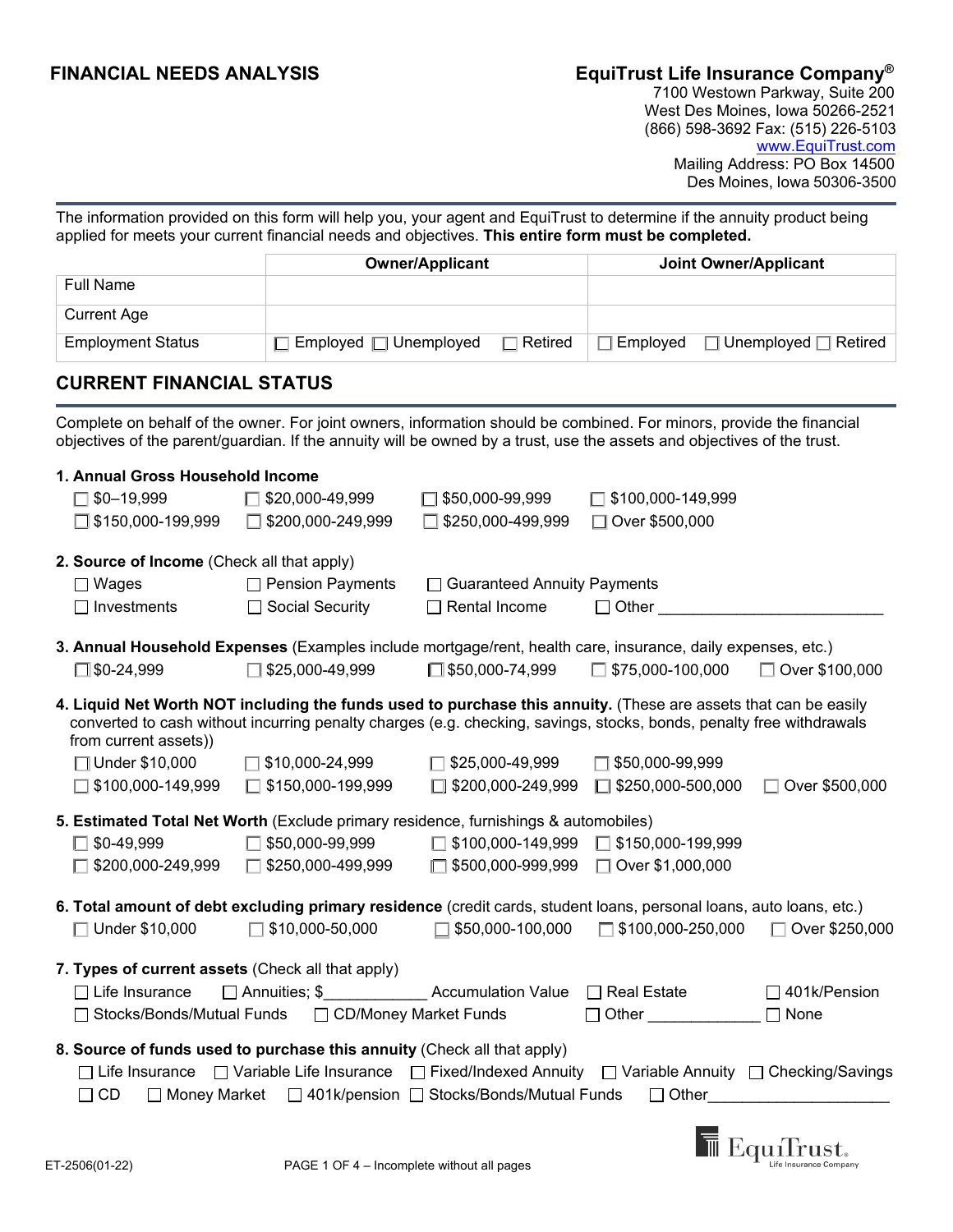# **CURRENT FINANCIAL STATUS (CONT'D)**

| out of the property and the house is sold.)<br>$\square$ Yes                                                                                                               | $\Box$ No                  |                             |                                                                                                       | 9. Do you have a reverse mortgage on your primary residence? (A reverse mortgage is an agreement in which a<br>senior homeowner takes a loan against the equity in their home. The loan is repaid when the borrower dies or moves |
|----------------------------------------------------------------------------------------------------------------------------------------------------------------------------|----------------------------|-----------------------------|-------------------------------------------------------------------------------------------------------|-----------------------------------------------------------------------------------------------------------------------------------------------------------------------------------------------------------------------------------|
| 10. Do you have an emergency fund for unexpected expenses?<br>$\Box$ Yes                                                                                                   |                            |                             | □ No (please explain)<br>□ No (please explain)<br>□ No (please explain)<br>□ No (please explain)<br>□ |                                                                                                                                                                                                                                   |
| <b>FINANCIAL OBJECTIVES</b>                                                                                                                                                |                            |                             |                                                                                                       |                                                                                                                                                                                                                                   |
| 11. Why are you purchasing this annuity? (Check all that apply)<br>□ Estate Planning □ Potential Growth □ Tax Deferral □ Flexible Income Options<br>$\Box$ Other (Details) |                            |                             |                                                                                                       |                                                                                                                                                                                                                                   |
| 12. Indicate your risk tolerance                                                                                                                                           |                            |                             |                                                                                                       |                                                                                                                                                                                                                                   |
| $\Box$ Conservative                                                                                                                                                        | $\Box$ Moderate            | $\Box$ Aggressive           |                                                                                                       |                                                                                                                                                                                                                                   |
| 13. What is your financial experience?                                                                                                                                     |                            |                             |                                                                                                       |                                                                                                                                                                                                                                   |
| $\Box$ 0-5 years                                                                                                                                                           | $\Box$ 6-10 years          | $\Box$ 11-20 years          | $\Box$ Over 20 years                                                                                  |                                                                                                                                                                                                                                   |
| 14. Federal tax bracket                                                                                                                                                    |                            |                             |                                                                                                       |                                                                                                                                                                                                                                   |
| $\square$ 10-20%                                                                                                                                                           | $\Box$ 21-30%              | □ 31-40%                    | $\square$ 41-50%                                                                                      | Other (Details) _________                                                                                                                                                                                                         |
| of the annuity you are purchasing?<br>$\Box$ No                                                                                                                            |                            |                             |                                                                                                       | 15. Do you anticipate material changes in your income, expenses, or assets during the surrender charge period                                                                                                                     |
| 16. How long do you plan to keep this annuity?                                                                                                                             |                            |                             |                                                                                                       |                                                                                                                                                                                                                                   |
| $\Box$ 3 years                                                                                                                                                             |                            |                             | $\Box$ 4-7 years $\Box$ 8-10 years $\Box$ More than 10 years                                          |                                                                                                                                                                                                                                   |
| 17. When do you anticipate taking your first distribution from this annuity? (Check one)                                                                                   |                            |                             |                                                                                                       |                                                                                                                                                                                                                                   |
| $\Box$ < 1 year                                                                                                                                                            | $\Box$ 1-5 years           | $\Box$ 6-10 years           |                                                                                                       | $\Box$ 11+ years $\Box$ I don't plan to take distributions                                                                                                                                                                        |
| (Check all that apply)                                                                                                                                                     |                            |                             |                                                                                                       | 18. In consideration of your answer to item 17, how do you anticipate taking distributions from this annuity?                                                                                                                     |
| $\Box$ Immediate Income $\Box$ Income Rider                                                                                                                                |                            |                             | $\Box$ Required Minimum Distribution                                                                  | $\Box$ Penalty-free withdrawals                                                                                                                                                                                                   |
| $\Box$ Lump sum                                                                                                                                                            | $\Box$ Annuitize           | $\Box$ Leave to Beneficiary |                                                                                                       | $\Box$ I don't plan to take distributions                                                                                                                                                                                         |
| $\Box$ Yes                                                                                                                                                                 | $\Box$ No (please explain) |                             |                                                                                                       | 19. Are you aware that the fixed annuity contract for which you are applying may be a long-term contract with<br>substantial penalties for early withdrawal and there are non-guaranteed elements in the annuity?                 |
| $\Box$ N/A - Confidence Income Immediate Annuity                                                                                                                           |                            |                             |                                                                                                       |                                                                                                                                                                                                                                   |
| 20. Are you aware that withdrawals prior to age 59-1/2 may result in a 10% IRS penalty tax?                                                                                |                            |                             |                                                                                                       |                                                                                                                                                                                                                                   |
| $\Box$ Yes                                                                                                                                                                 | $\square$ No               | $\Box$ N/A                  |                                                                                                       |                                                                                                                                                                                                                                   |

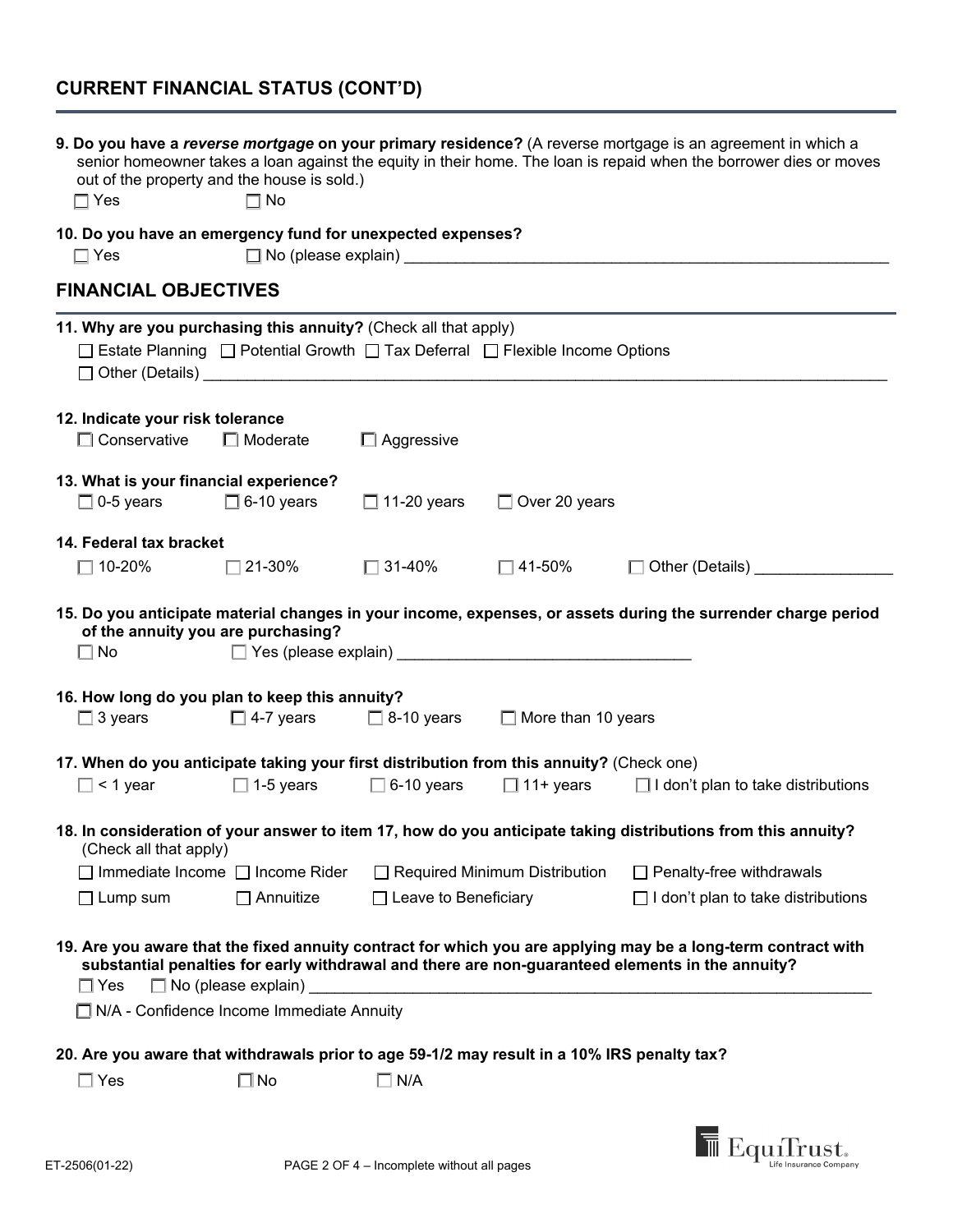# **INSURANCE AGENT/PRODUCER DISCLOSURE FOR ANNUITIES**

# **Do not sign unless you have read and understand the information in this form.**

| 1. INSURANCE AGENT INFORMATION ("Me", "I", "My") |                          |       |  |
|--------------------------------------------------|--------------------------|-------|--|
| Full Name (first-middle-last)                    |                          |       |  |
|                                                  |                          |       |  |
| <b>Business Telephone Number</b>                 | National Producer Number | State |  |
|                                                  |                          |       |  |

# **2. OWNER/APPLICANT INFORMATION ("You", "Your")**

| A YINILIYA LEYAR IRI YINIA IYI Y<br>.<br>. vul |  |
|------------------------------------------------|--|
| Full Name (first,<br>middle.<br>last)          |  |

### **3. TYPES OF PRODUCTS I CAN SELL:**

| am licensed to sell annuities to you in accordance with state law. <u>If I recommend that You buy an annuity, it means I</u><br>believe that it effectively meets Your financial situation, insurance needs and financial objectives. Other financial<br>products, such as life insurance or stocks, bonds and mutual funds, also may meet Your needs. |                    |                                                                                                                       |  |
|--------------------------------------------------------------------------------------------------------------------------------------------------------------------------------------------------------------------------------------------------------------------------------------------------------------------------------------------------------|--------------------|-----------------------------------------------------------------------------------------------------------------------|--|
| I offer the following products:                                                                                                                                                                                                                                                                                                                        |                    |                                                                                                                       |  |
| Fixed or Fixed Indexed Annuities                                                                                                                                                                                                                                                                                                                       | Variable Annuities | Life Insurance                                                                                                        |  |
| non-insurance financial products that I am licensed and authorized to provide advice about or to sell.                                                                                                                                                                                                                                                 |                    | need a separate license to provide advice about or to sell non-insurance financial products. I have checked below any |  |
| $\sqcap$ Mutual Funds                                                                                                                                                                                                                                                                                                                                  | Stocks/Bonds       | Certificates of Deposits                                                                                              |  |
|                                                                                                                                                                                                                                                                                                                                                        |                    |                                                                                                                       |  |

# **4. ANNUITIES I CAN SELL:**

| I am authorized to sell: | Annuities from One (1) Insurer                                                   | $\Box$ Annuities from Two (2) or more Insurers |  |
|--------------------------|----------------------------------------------------------------------------------|------------------------------------------------|--|
|                          | Annuities from Two (2) or more Insurers although I primarily sell annuities from |                                                |  |

# **5. HOW I'M PAID FOR MY WORK:**

It's important for You to understand how I'm paid for my work. Depending on the particular annuity You purchase, I may be paid a commission or a fee. Commissions are generally paid to Me by the insurance company while fees are generally paid to Me by the consumer. If You have questions about how I'm paid, please ask Me.

#### **Depending on the particular annuity You buy, I will or may be paid cash compensation as follows (select one):**

 $\Box$  Commission, which is usually paid by the insurance company or other sources.

 $\square$  Other (Details)

**If you have questions about the above compensation I will be paid for this transaction, please ask me.**